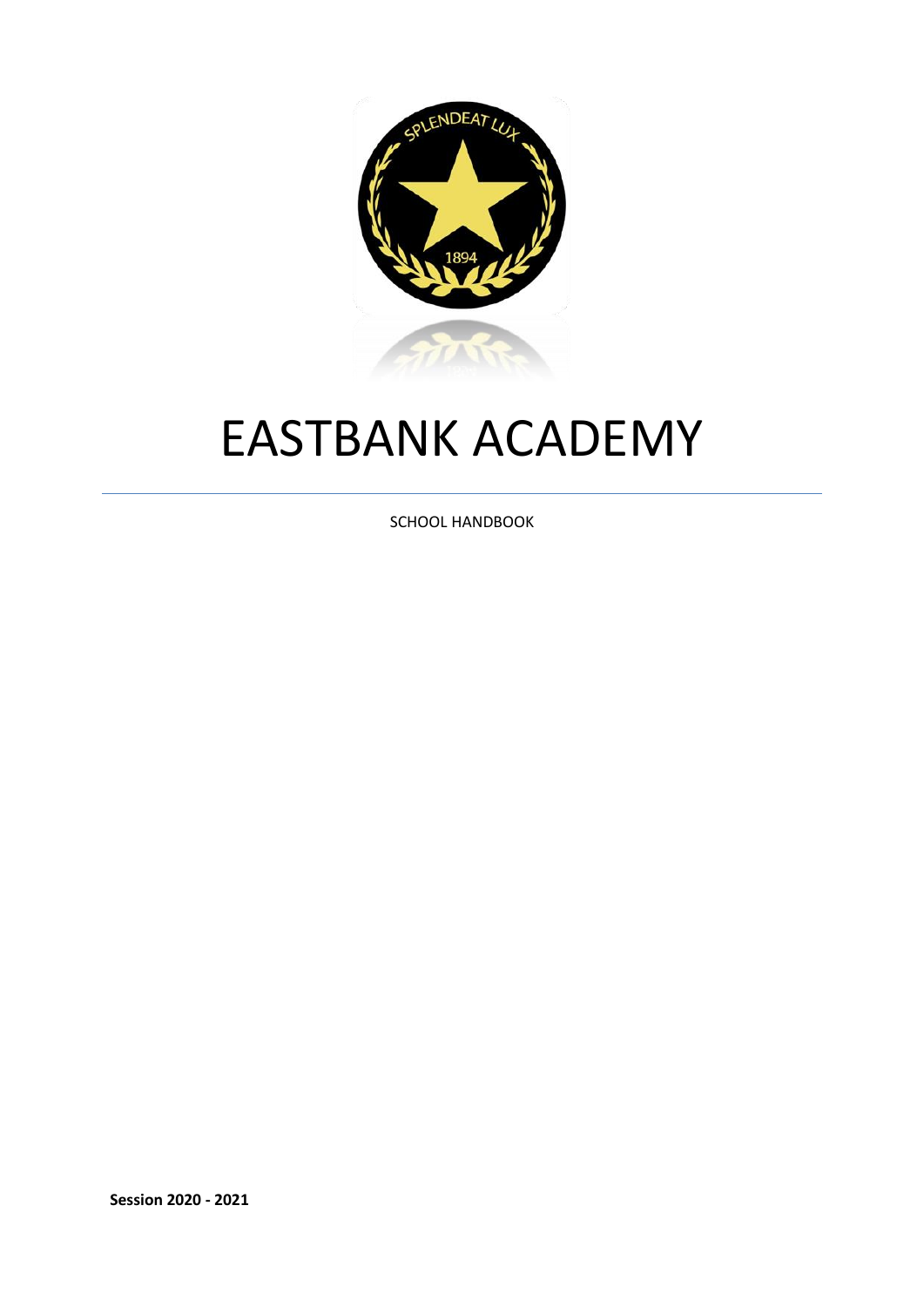# **Eastbank Academy School Handbook**

Welcome to Eastbank Academy

As Head Teacher of Eastbank Academy, it is my pleasure to offer you a very warm welcome to our school. This handbook contains a range of information that you might find helpful. Please do not hesitate to contact the school or check the school website if you need more information.



Since taking up post last year I have been overwhelmed and delighted by the warm welcome I have received from all members of the Academy community. During the first few months of taking up post, I have made it a priority to meet with as many people as possible who attend, have some connection to the school or who contribute to the life of the Academy in some capacity. I am now looking forward to developing fruitful working relationship with families, staff, agencies and businesses that will be so important in our challenge of taking the school forward in the 2020s.

At the time of writing, we are in the closing stages of reviewing our school values. This has been a collaborative exercise involving pupils, parents and staff, and I look forward to launching these at the very start of 2021. Our values are important to us and, I believe, will serve us well and guide our daily work.

It is a privilege to be Head Teacher at Eastbank Academy. The school has a very proud heritage and bright future: The Academy motto is 'Splendeat Lux' which is Latin and means 'let your light shine bright'. It is a good example of the high expectations we strive to achieve for all our young people.

I look forward to working with you for the benefit of all our young people, the school and the local community and hope that this handbook gives you a glimpse of life at the Academy.

As a school community we collectively welcome your child at the start of their learning journey at the Academy and hope that this will be the start of a strong, positive and fruitful partnership.

I trust that you will find this handbook helpful. I look forward to us working together in the year ahead to ensure the best standards of care, experiences, behaviour and outcomes for Eastbank Academy's young people.

Jonathan Graham

Head Teacher *Last updated 16th November 2020*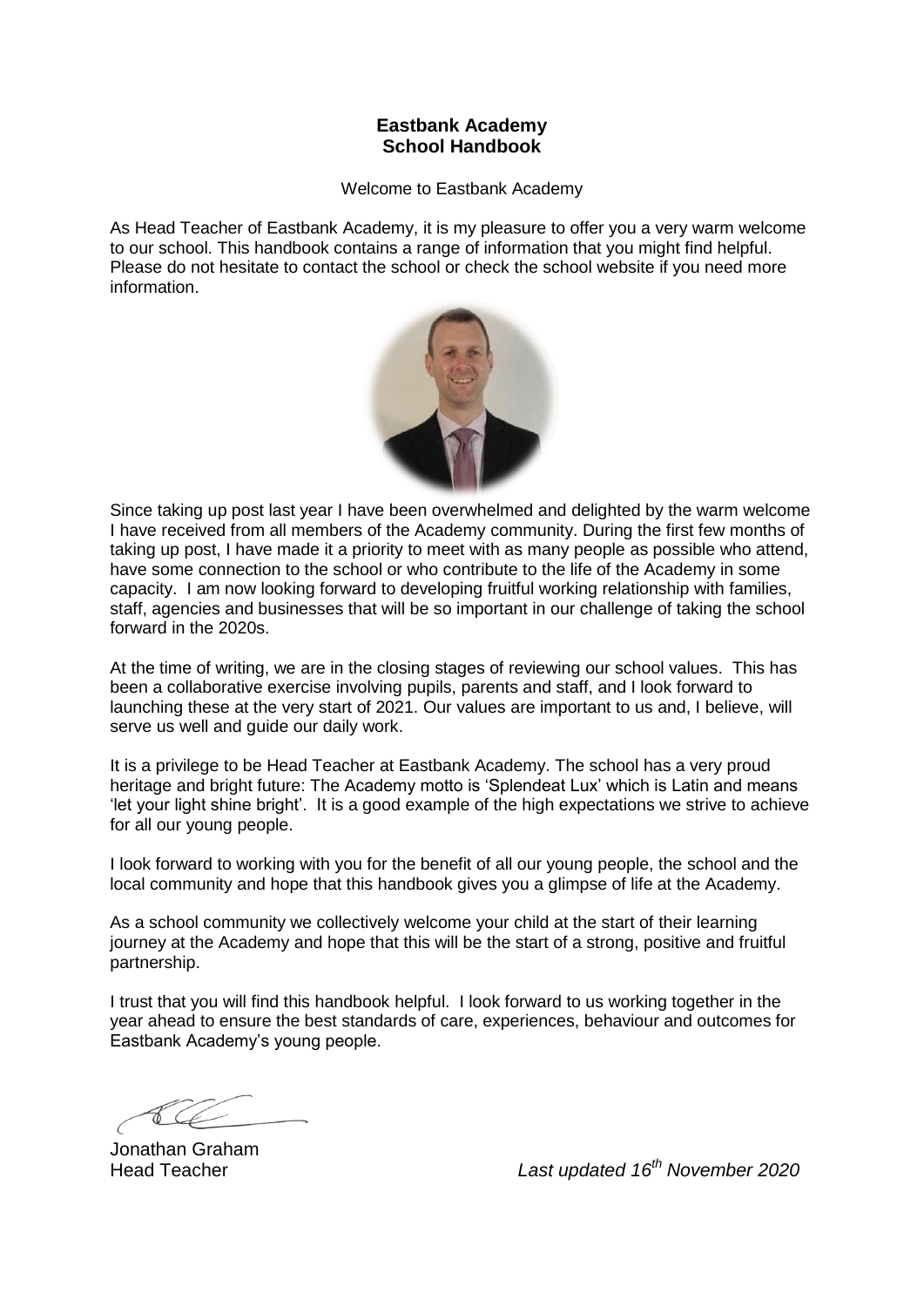# **Eastbank Academy's Vision**

Eastbank Academy is dedicated to ensuring a welcoming, inclusive and supportive school for all. We encourage commitment and resilience in a safe and caring environment wherein all successes are celebrated. We endeavour to equip all learners with the tools and skills for their journey ahead, no matter their path.

> Let your light shine! 'Splendeat Lux'

# **Our Values**

Our Vision, Values and Aims sub-group of the Ethos Committee have consulted with pupils, parents and staff and agreed that the Academy's values are:-

Achievement

Respect

**Responsibility** 

**Kindness** 

#### **Background Information**

- Co-educational school
- Non-denominational
- Stages taught: S1-S6
- Current Roll: 912

#### **School Information**

You can cut out the following information and keep it on your fridge, purse or work desk etc. for ease of finding the numbers required.

#### **Contact Details:**

Eastbank Academy 26 Academy Street, Shettleston, Glasgow. G32 9AA Phone: 0141 582 0080

[headteacher@eastbankacademy.glasgow.sch.uk](mailto:headteacher@eastbankacademy.glasgow.sch.uk) www.glasgow-eastbankacademy.glasgow.co.uk Twitter Feed – Twitter@Eastbank Academy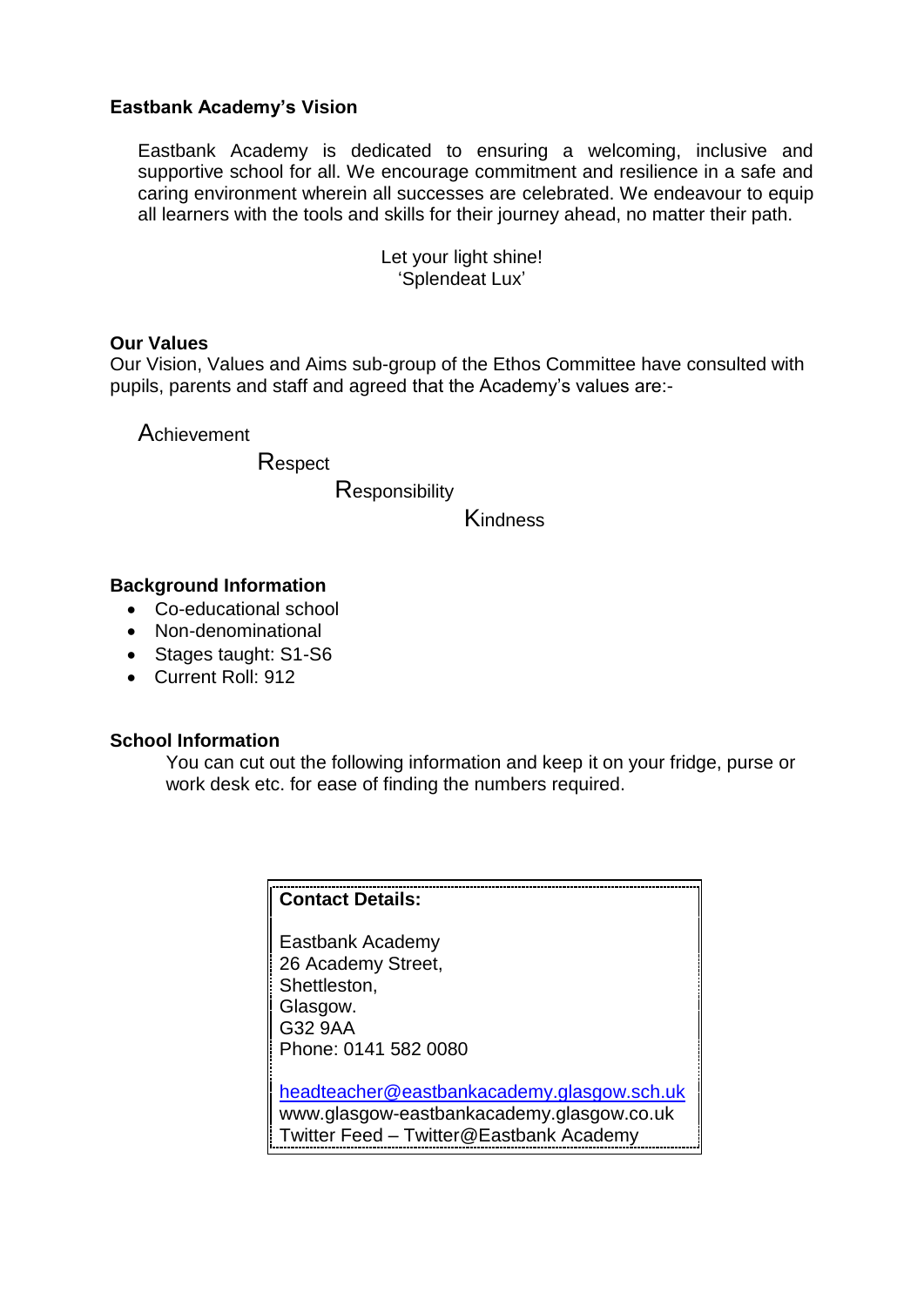#### **School staff**

A full list is available on the school website/school app and parents will be updated on any changes as required.

#### **The Leadership Team and Year Group Responsibilities Headteacher** Mr Jonathan Graham

#### **Depute Heads**

Mrs Gray (S1) Mrs Brooks (S2) Mr Dunsmore (S3/S4) Mr Millar (S5/S6)

#### **Moving from Primary to Glasgow Secondary**

We recognise that the move from primary to secondary is a very important event for young people. We have a close and effective partnership with each of our 6 associate primary schools. This ensures that the move from primary to secondary is as smooth as possible for young people.

We welcome families from out-with our catchment area. Families living out-with the school catchment area are welcome to make a placing request to attend Eastbank Academy. Prospective parents are welcome to visit the school and should contact the school office on 0141 582 0080 in the first instance.

Further information regarding placing requests can be found at:

<https://www.glasgow.gov.uk/index.aspx?articleid=18426>

# **The School Day**

| Tutor Time      | 08.50-09.00                             |
|-----------------|-----------------------------------------|
| Period 1        | 09.00-09.50                             |
| Period 2        | 09.50-10.40                             |
| <b>Interval</b> | 10.40-10.55                             |
| Period 3        | 10.55-11.45                             |
| Period 4        | 11.45-12.35                             |
| Lunch           | 12.35-13.20                             |
| Period 5        | 13.20-14.10                             |
| Period 6        | 14.10-15.00                             |
| Period 7        | 15.00-15.50 (Mondays & Wednesdays only) |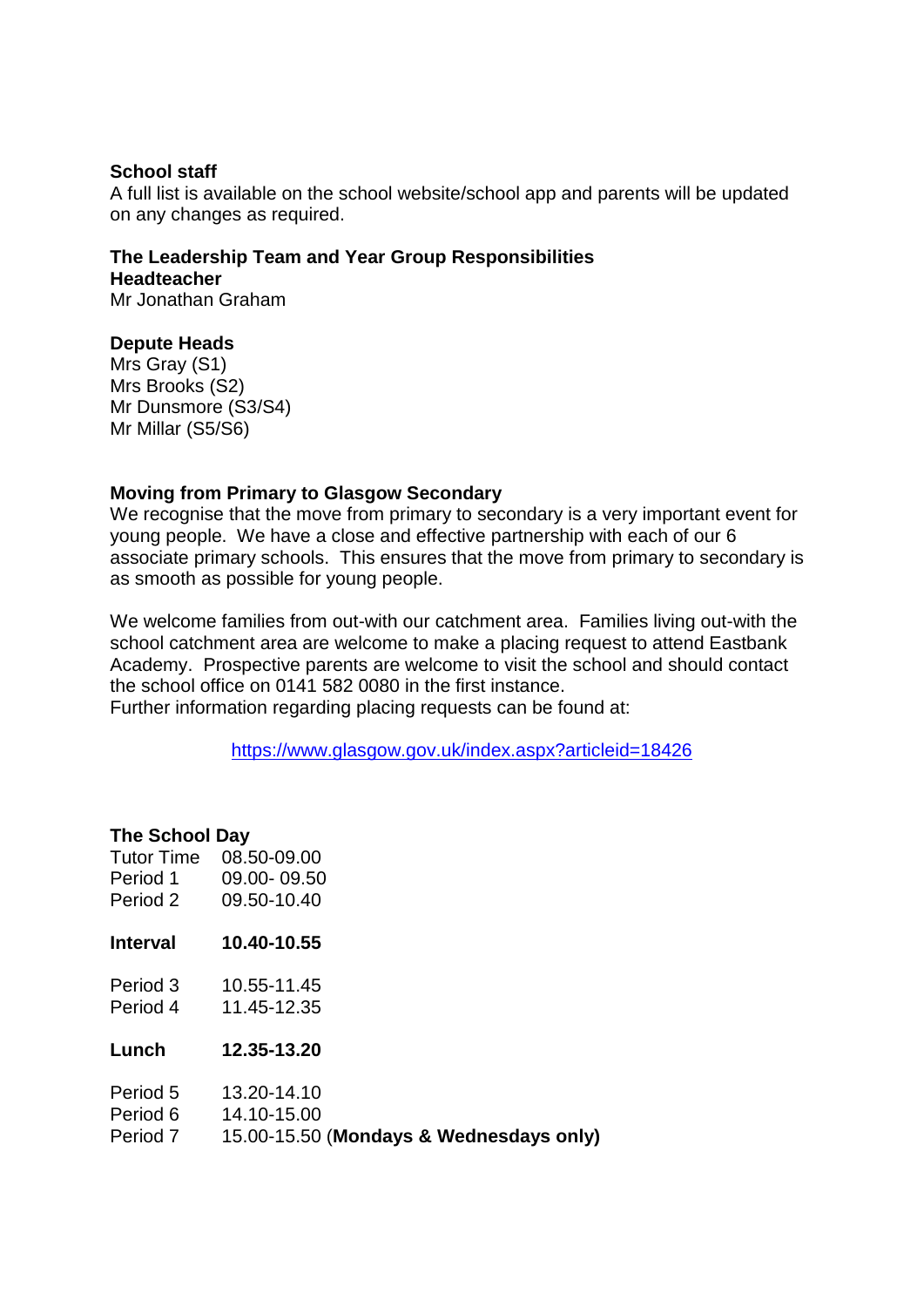#### **School Term Dates**

Details of holiday dates are available on the Glasgow City Council website: These dates can also be found on the school website and in the Academy Newsletter.

<https://www.glasgow.gov.uk/index.aspx?articleid=17024>

#### **Pupil Absence**

To ensure pupil success at Eastbank Academy, good attendance is encouraged at all times. Parents are asked to advise the **Absence Line** (0141 287 0039) if their son or daughter is going to be absent. This should be done on the first day of absence or as soon as possible thereafter. If the young person is going to be absent for some time, it would also be helpful to advise the pupil's Pastoral Care Teacher at the earliest opportunity by calling (0141 582 0080). In order to safeguard you child, if parents do not contact the Absence Line to alert the school to a pupil's absence the school will send daily text messages in order to inform parents and carers of a young person's absence. Any unexplained absence is investigated by the school and appropriate action taken.

The Pupil Absence Line is open between 08.00 am - 15.30pm, Monday to Friday. Alternatively, you can use the online form on the Glasgow City Council website at

<https://www.glasgow.gov.uk/index.aspx?articleid=18832>

# **Medical & Healthcare**

**T**he school nurse service visits the Academy at various times during the year. This is primarily for routine health checks, vaccinations and medical examinations. Parents and carers are kept informed by letter and group call.

If a young person becomes ill during the course of the school day, he/she may require to be sent home. Please ensure that you keep the school informed of **all** contact details or any changes to existing contact details.

Parents and carers should inform the school of any medical requirements relating to their child. If a young person requires medication during the school day, parents must complete the appropriate medical form. This is available from the school office.

# **Emergencies**

We make every effort to maintain a full educational service, but occasionally, unforeseen circumstances arise which lead to disruption of service. The Academy can be affected by exceptional circumstances such as severe weather, temporary interruption to transport, power failures or difficulties with fuel supply. In such cases, we shall make every effort to let you know about the details of our closure or reopening by using letters, texts and the local media etc.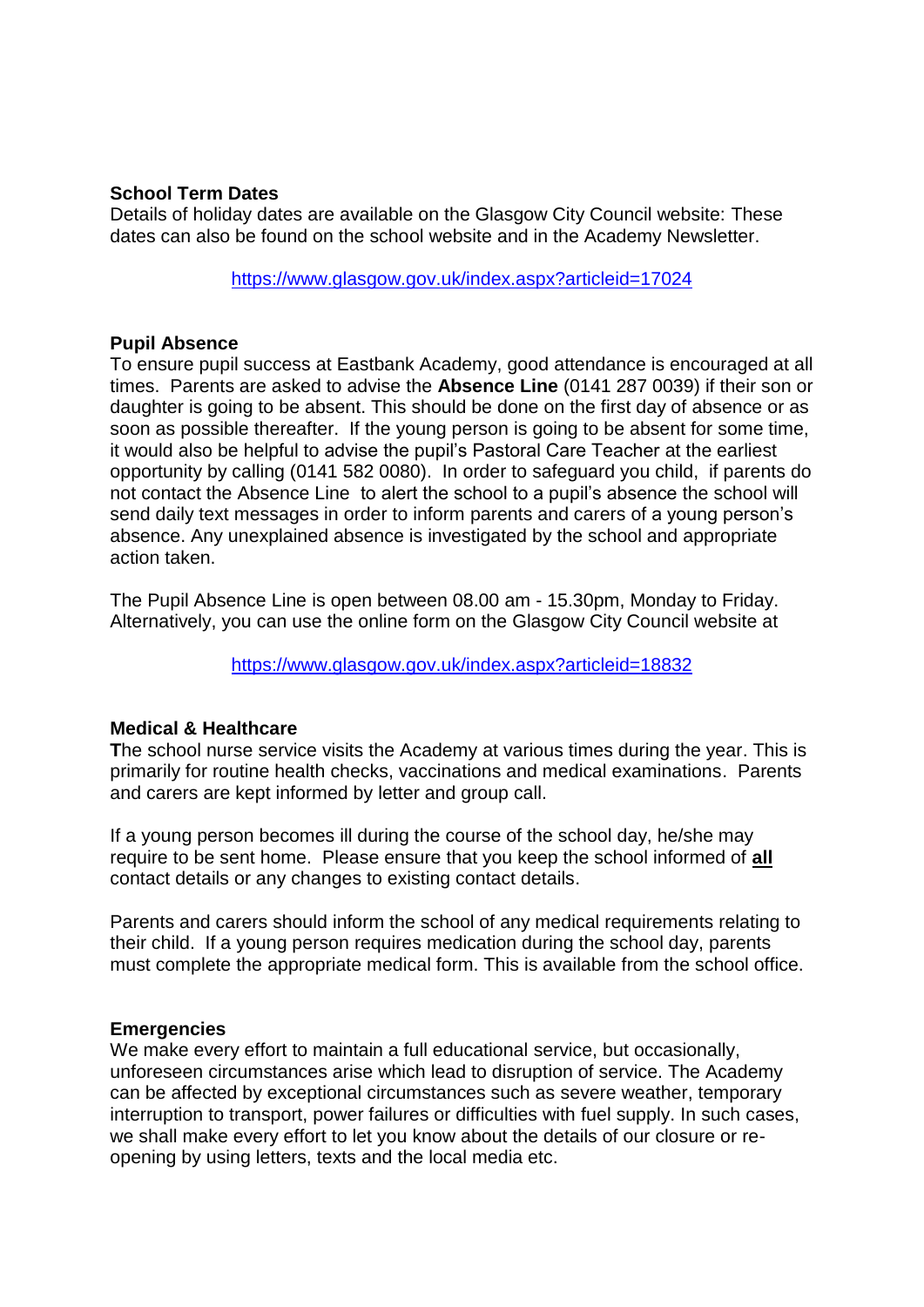# **School Dress Code**

Eastbank Academy's school uniform promotes a real sense of school identity, shared values, self-confidence and a sense of belonging to a caring community. The uniform is actively supported by our pupils, parents and the Parent Council and is of great benefit to our young people and comprises; school blazer, white shirt, school tie(this varies for each year group) and black dress trousers/skirt.

The school tie is available from the school office and the blazer can be purchased from B E Schoolware, Glasgow: [www.beschoolwear.co.uk](http://www.beschoolwear.co.uk/) [Tel:0141 582](Tel:0141%20582) 0080

# **PE Kit**

It is important that pupils come prepared to learn and for PE this requires appropriate clothing. All jewellery should be removed. Pupils who are not participating in PE must bring either a note from home or a medical certificate from the doctor. Pupils who are unable to participate in practical PE should still bring their PE kit to allow them to assist in the lesson by refereeing, keeping scores or assisting with the distribution of equipment. This ensures that they are still able to take part to some extent in the work of the class and that they do not miss out on the knowledge and understanding of the course.

# **There are some forms of dress that are unacceptable in school, such as items of clothing which:**

- Potentially encourage factions (such as football colours)
- Could cause offence (such as anti-religious symbolism or political slogans)
- Could cause health and safety difficulties (such as loose fitting clothing, jewellery)
- Could cause damage to flooring
- Carry advertising particularly for alcohol or tobacco
- Could be used to inflict damage on other pupils

# **Clothing & Footwear Grants**

Parents/Carers receiving Income Support, Job Seekers Allowance (Income Based), Working Tax Credit (check link below for thresholds) Housing Benefit, Council Tax Benefit or Universal Credit (check link below for thresholds) will normally be entitled to monetary grants for footwear and clothing for their children. Information and application forms may be obtained from schools at:

<https://www.glasgow.gov.uk/index.aspx?articleid=17885>

# **School Meals**

Our school provides a lunch service which offers a variety of meals and snacks within The Fuel Zone. A breakfast and mid-morning service is also available within The Fuel Zone. Special diets for children with medical requirements can be provided. Please inform the pupil's Pastoral Care Teacher of any dietary requirements. Young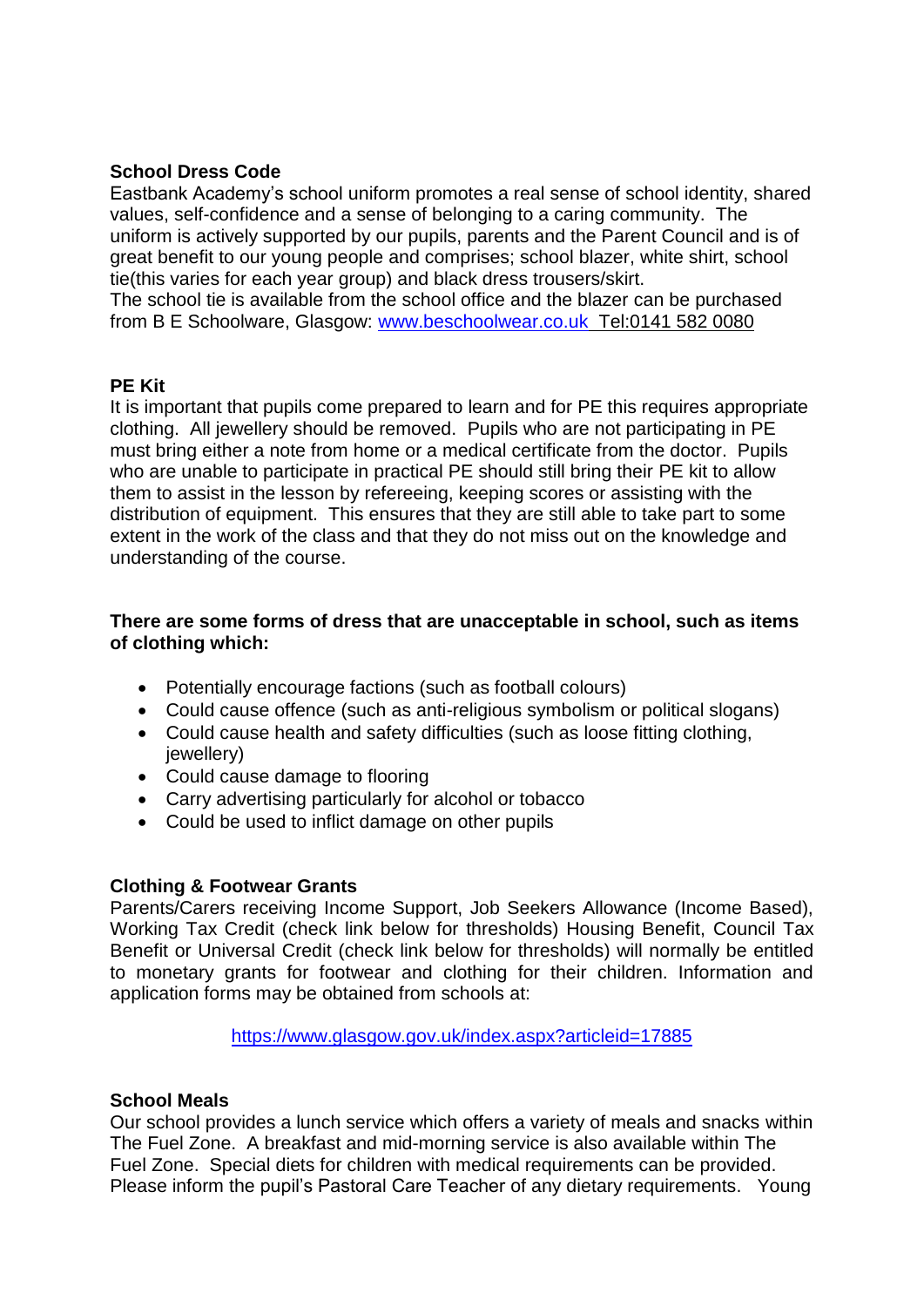people who prefer to bring packed lunches are accommodated in the dining area of the concourse.

Children and young people of parents/carers receiving Income Support, incomebased Job Seekers Allowance, Working Tax Credit (check link below for thresholds), Child Tax Credit only (check link below for thresholds), Universal Credit (check link below for thresholds) and income-related Employment and Support Allowance are entitled to a free midday meal. Information and application forms for free school meals may be obtained from schools and at:

<https://www.glasgow.gov.uk/index.aspx?articleid=17885>

# **Transport**

The education authority has a policy of providing free transport to all young people who live out-with a certain radius from their local school by the recognised shortest walking route. This means that the provision of transport could be reviewed at any time. Parents/Carers who consider they are eligible should obtain an application form from the school or at:

<https://www.glasgow.gov.uk/index.aspx?articleid=17882>

# **Communication with Parents**

At Eastbank Academy, we strongly encourage all parents to become involved in the education of their children. We are always ready to listen to suggestions for new ways of stimulating parental interest. We contact and involve parents in many ways. For example:

# **Newsletter**

This will be sent out on a termly basis to keep parents and carers informed about the work of the school.

 **Letters** Further information which requires a response may be sent out in letter form.

# **School website/Twitter**

This will contain a great deal of information about the school. It is a good idea to check this regularly.

# **Text-messaging**

You may also receive text reminders about events/school closures etc.

# **Meetings**

Parents and carers are welcome at Eastbank Academy to discuss any aspect of their child's development and progress. To avoid disappointment, it is advisable to make an appointment in advance by calling the school office on (0141 582 0080). There are many other opportunities throughout the year when parents can discuss their child's progress with school staff such as parents' evenings and telephone consultations.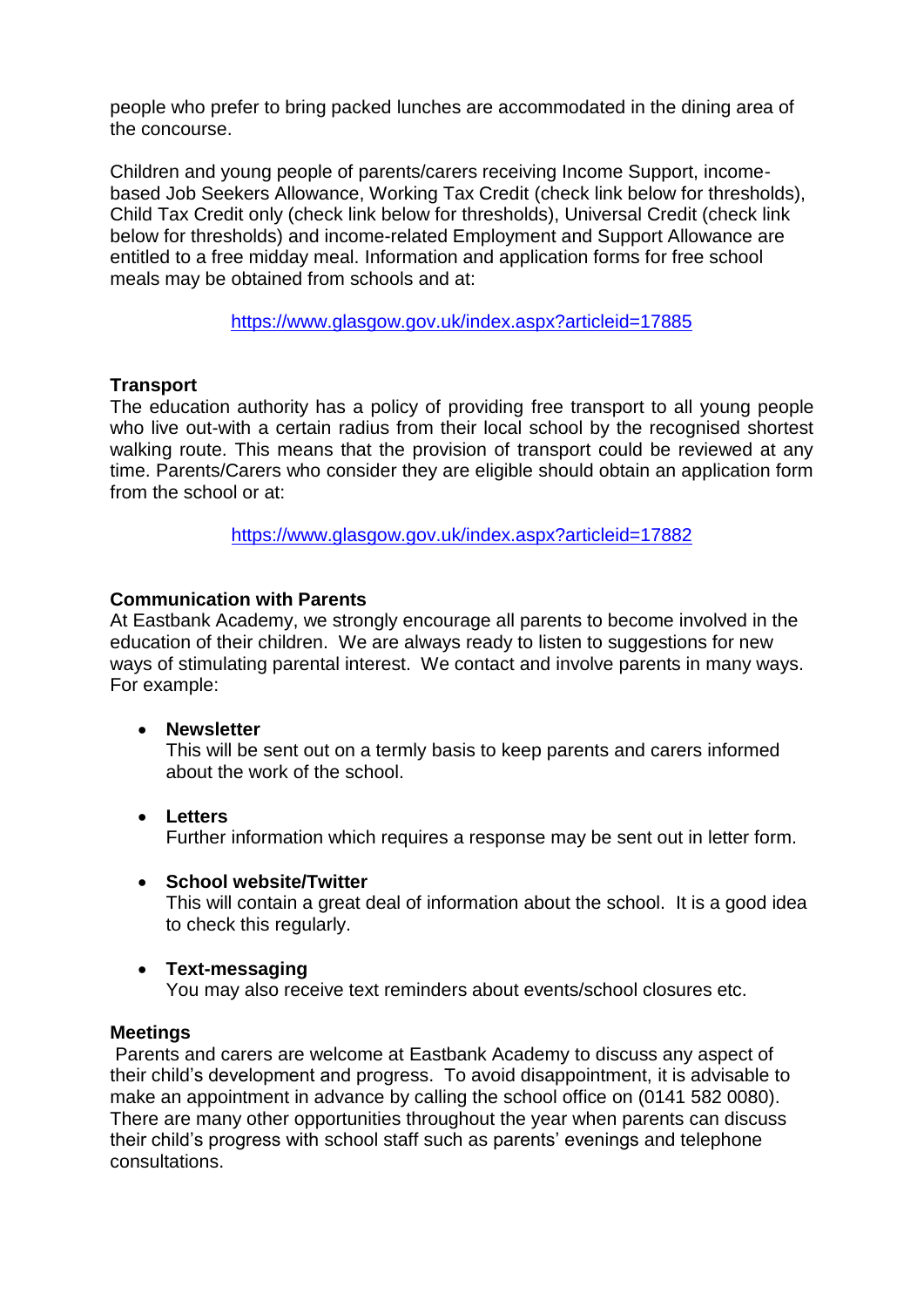Parents and carers are very welcome and encouraged to attend events throughout the school year such as celebrations, workshops, information evenings, class performances, award ceremonies, and family learning events, religious and other assemblies. The school newsletter and website will keep you informed. At Eastbank Academy, we believe that, robust communication links between home and school ensure parents and carers are confident to address any concerns they may have about their child's education with either pastoral care staff or the senior leadership team.

#### **Emergency Contact Information**

At the start of each school session, parents and carers will be issued with the annual data check form. Please ensure that this is completed and returned to the school. It is also important that you let us know if there are changes to your telephone number(s) or to those of your emergency contacts throughout the year.

#### **Data Protection – use of information about children and young people and parents/carers**

We collect information about children and young people attending school (and also about parents/carers, emergency contacts etc. provided in the annual data check) to allow us to carry out the Council's functions as the education authority for the City of Glasgow. This may sometimes involve releasing personal information to other agencies and other parts of the Council, particularly in relation to child protection issues or criminal investigations, and it may also be used for research purposes (see the link below for more details regarding this).

Information held by the school is, in legal terms, processed by Glasgow City Council. The Council is registered as a data controller under the Data Protection Act 2018 and all personal data is treated as confidential and used only in accordance with the Data Protection Act, the General Data Protection Regulations, and the Information Use and Privacy Policy approved by the City Council. For more information on how we use personal information, or to see a copy of the Information Use and Privacy Policy, see:

<https://www.glasgow.gov.uk/index.aspx?articleid=18010>

Education specific privacy statements can be accessed at <https://www.glasgow.gov.uk/index.aspx?articleid=22069> .

# **Appointments during School Hours**

If your child has an unavoidable appointment, please give them a letter for their registration teacher / pastoral care teacher to ensure that they have prior permission to be absent from class. Where possible, and in order to prevent disruption to learning, appointments should be arranged out-with school hours.

#### **Curriculum for Excellence 3-18**

Curriculum for Excellence aims to raise standards of learning by developing skills needed to be successful for all 3 to18 year olds. It aims to help prepare children and young people with the knowledge and skills they need in a fast changing world. As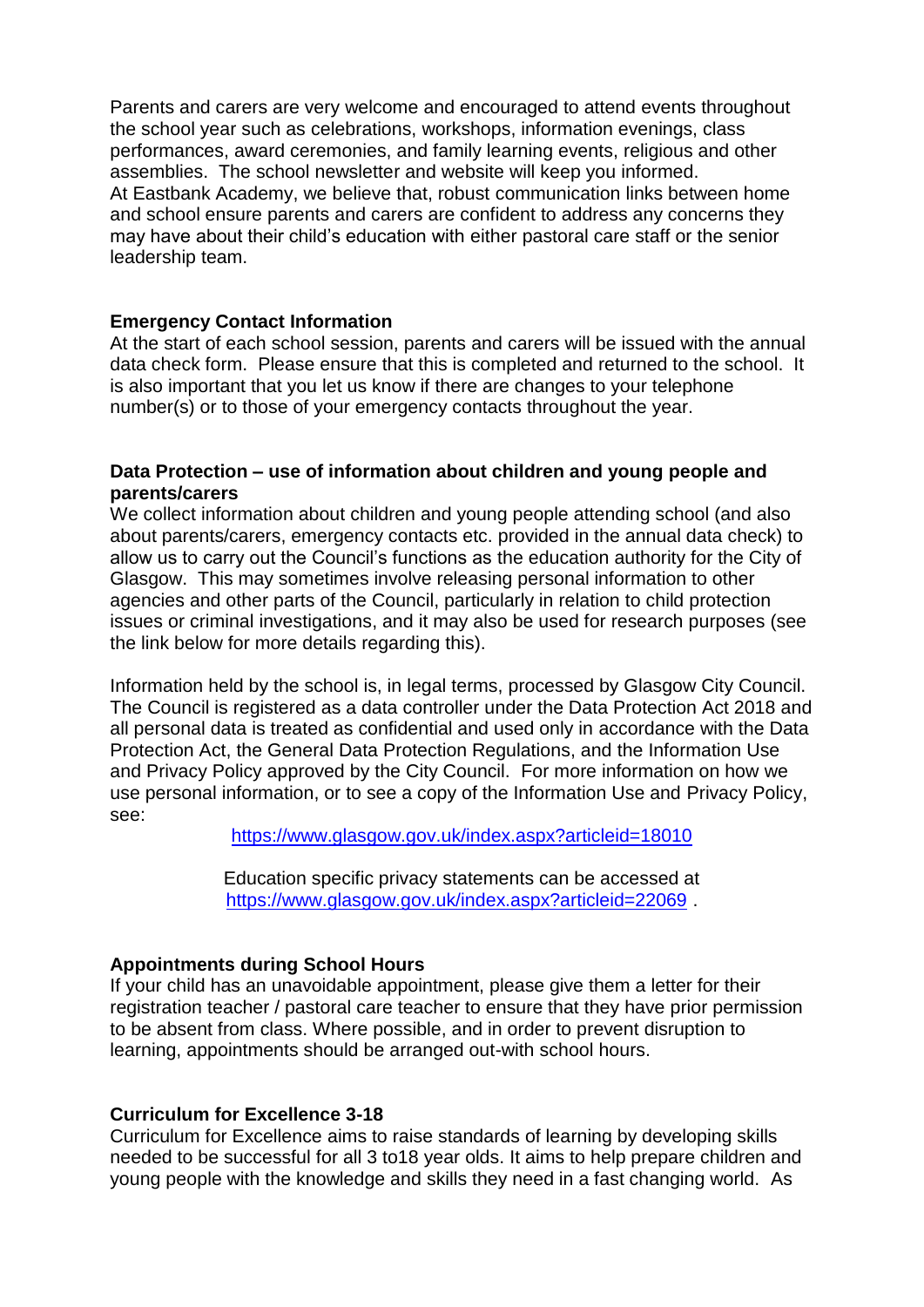part of Curriculum for Excellence, all children from pre-school to the end of S3 will receive a rounded education known as a Broad General Education (BGE). Curriculum for Excellence is all about bringing real life into the classroom and taking lessons beyond it.

# **Curricular Areas**

In line with their Curriculum for Excellence entitlement, pupils learn in all 8 curricular areas until the end of S3.

| <b>Expressive Arts</b>       | Health &<br>Wellbeing | Languages             | <b>Mathematics</b>  |
|------------------------------|-----------------------|-----------------------|---------------------|
| Religious & Moral   Sciences |                       | <b>Social Studies</b> | <b>Technologies</b> |

There is also a focus on developing literacy and numeracy skills across every subject area as well as Skills for Learning, Life and Work as young people prepare for their adult lives. In addition, learning takes place in the following ways:

- Inter-disciplinary experiences (working across a range of subjects to link learning)
- Learning through the ethos and life of the school
- Opportunities for personal achievement

# **The Senior Phase S4-S6**

The Senior Phase offers opportunity for specialisation leading to qualifications. Young people aged 15 plus will have a wide range of opportunities to experience learning and achieve qualifications to the highest possible level during their senior phase. Throughout S2, there is a programme of support to assist pupils and their parents and carers with course choices for National 4 and National 5 awards. The pupil support programme seeks to advise pupils about:

- The range of courses available
- The pupil's own aptitudes, interests, strengths and weaknesses
- The importance of individual subjects
- Entrance qualifications & career opportunities

In advising pupils about course choices, we adhere to national guidelines and ensure that pupil choices result in their best chance of success.

# **SQA and School Assessment**

In collaboration with the Scottish Qualifications Agency (SQA), we will assess National 1-4 qualifications. Individual courses at National 1-4 levels will not be graded but marked overall as pass or fail.

Courses at the new National 5, Higher and Advanced Higher levels will continue to include work assessed by the school, but for these qualifications, students will also have to pass an additional assessment (usually a question paper or assignment or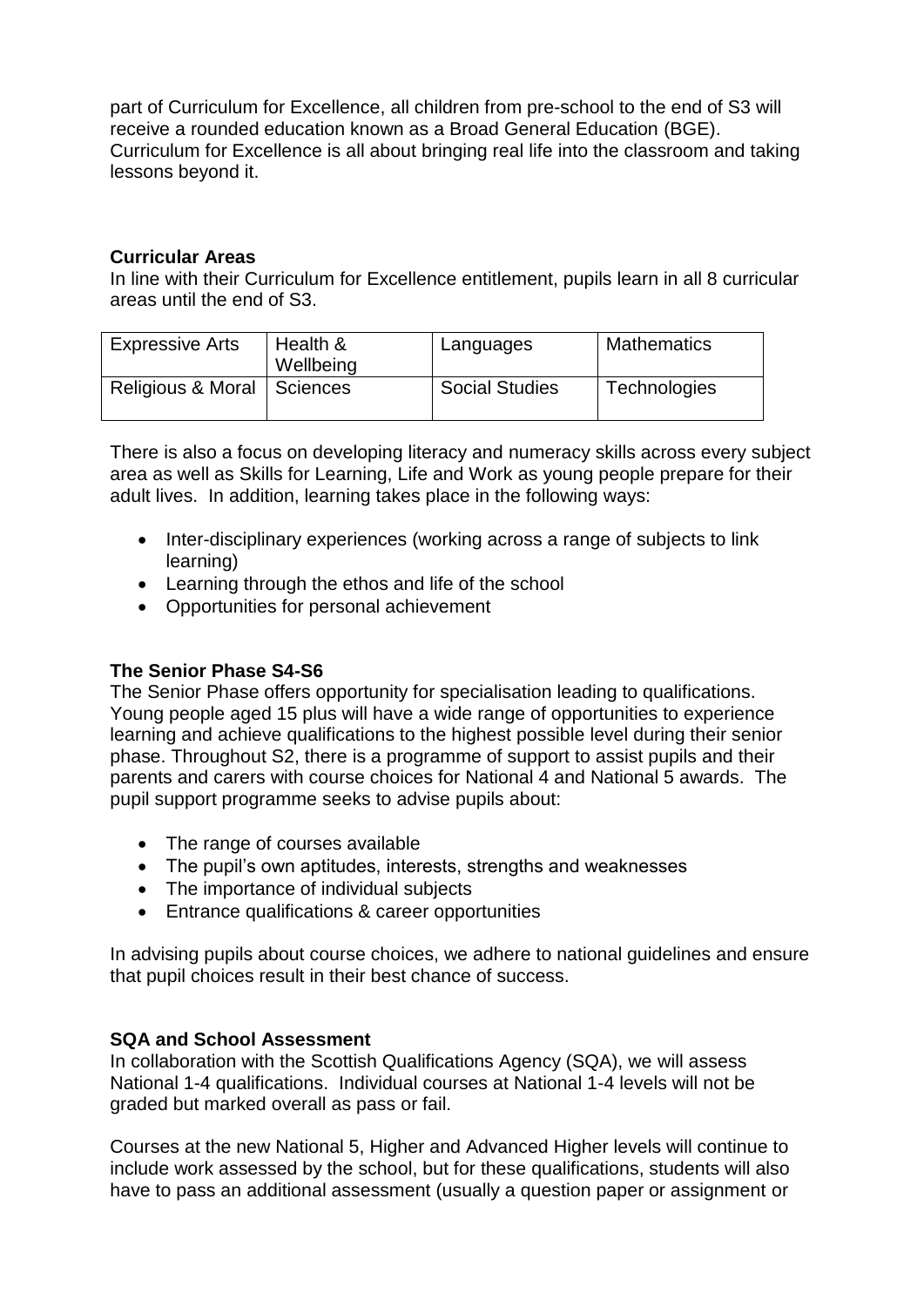both) which will be marked externally by SQA. The SQA website contains useful information to help you understand nationqualifications[.www.sqa.org.uk/cfeforparents](http://www.sqa.org.uk/cfeforparents)

# **Courses and Choices available in S5 & S6**

As an inclusive school, we aim to meet the needs of all pupils in S5 and S6. We have strong partnerships with local colleges, universities and employers. It is extremely important that senior students set challenging and realistic targets. To that end, we offer a rigorous options programme to support and inform student choice. Opportunities for personal development continue within and beyond the taught curriculum. S6 in particular offers senior pupils a range of opportunities to build leadership, communication and team working skills through involvement in a wide range of school and community events. Further to this, S6 pupils have the option to take a few Highers not previously offered to them in S5.

Encouraging excellence is central to our aspirations and expectations for all young people.

# **Religious Observance**

Our school is fortunate to have a close link with the local churches. Our school chaplain, the Rev. L Reddick, minister of Shettleston New Parish Church assists with the Christianity element of Religious and Moral Education and provides opportunities for religious observance. Parents have the right to withdraw their child from religious observance and should inform the school in writing if they wish to do so. Letters of withdrawal should be addressed to the Year Head (see page 2 for school address and page 3 year group DHT responsibilities).

In addition, parents and carers from religions other than Christianity may request for their child to be given permission to be absent from school in order to celebrate recognised religious events. **Only written requests detailing the proposed arrangements will be considered.** Appropriate requests will be granted up to 3 times in any 1 school session.

# **Useful websites:**

[www.curriculumforexcellencescotland.gov.uk](http://www.curriculumforexcellencescotland.gov.uk/)

[www.educationscotland.gov.uk/parentzone/index.asp](http://www.educationscotland.gov.uk/parentzone/index.asp)

# **Assessment & Reporting**

All young people are assessed both formally and informally throughout the school year. This allows young people and their teachers to identify their strengths and areas for improvement. A variety of assessment methods are used to enable staff to pass on information to parents and carers about the progress of their child. Assessment records are kept by teachers and form the basis of discussion at parents' evenings throughout the year. Dates of all parents' evenings and the schedule for issuing written reports is included in the school calendar which is issued at the start of term 1 and is available on school website.

If you have any concerns about your child's progress do not hesitate to contact their pastoral care teacher at any time.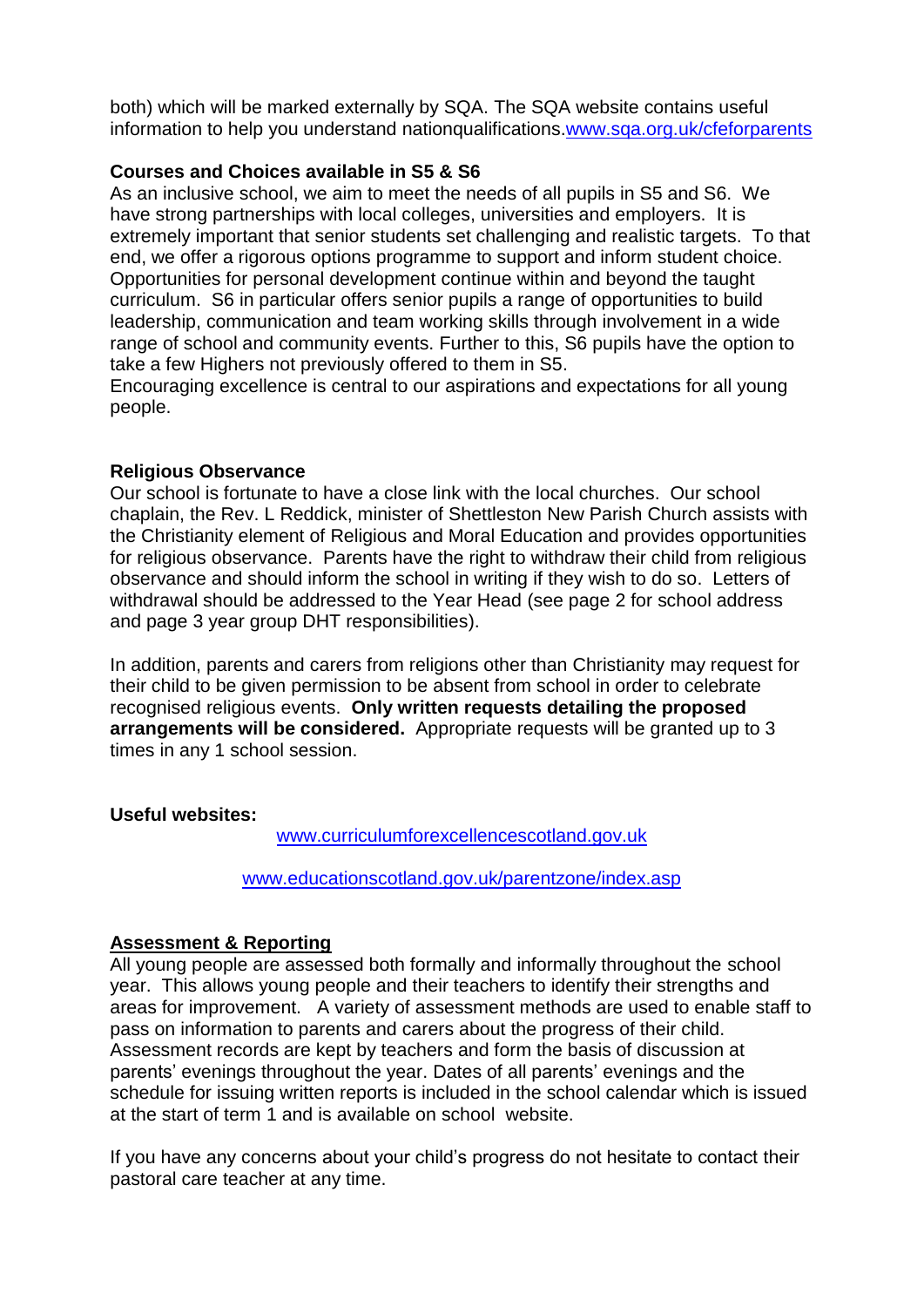#### **Support for Pupils**

Eastbank Academy has a duty to ensure that all pupils have equal access to the curriculum, with appropriate support for their needs if required. This applies to the content of lessons, teaching strategies and minor adaptations to the school environment. There are a wide range of factors which may act as a barrier to learning. We are committed to working closely with parents and carers to ensure that they are fully involved in any decisions about support for their child's needs.

Any parent or carer seeking further advice should contact the Headteacher in the first instance.

Further information relating to additional support needs is available on the Glasgow City Council website:

<https://www.glasgow.gov.uk/index.aspx?articleid=18941>

Information on the Glasgow City Councils' Parental Involvement Strategy can also be found at:

<https://www.glasgow.gov.uk/index.aspx?articleid=17870>

# **Pupil Support Staff**

All staff in Eastbank Academy have a clear responsibility for the welfare of young people. In addition, all young people are assigned to a Pastoral Care Teacher on entering the school. This provides a vital link between home and school as the Pastoral Care Teacher has a holistic view of a pupil's progress, general health and well-being. In the first instance and in most cases, a parent's first and on-going point of contact with the school will be the Pastoral Care Teacher.

Other support for pupils is provided by class tutors in the first 10 minutes of each day and by the Support for Learning Team as required.

We are fully committed to meeting the needs of all pupils and hold regular meetings at which we plan for those who might benefit from additional support. Full discussion is held with parents and carers and outcomes are planned and agreed in partnership.

#### **Nurturing City**

The Glasgow City Council vision 'towards the nurturing city' puts building positive, trusting relationships at the core of our work. We ensure children, young people and families feel they belong, that they are listened to and they are valued by embedding the principles of nurture across our early years, primary and secondary establishments. We have a number of dedicated staff at Eastbank Academy who are trained in attachment and nurture which deepens understanding of child development and enhances effective practice. As a result, we are better able to respond to the needs of all children and young people in a consistent and caring way.

Nurture is a universal approach which builds resilience, helping to reduce the impact of adversity. Effective communication and collaboration with parents and carers builds an ethos of partnership working putting the child at the centre, fostering high quality learning contexts.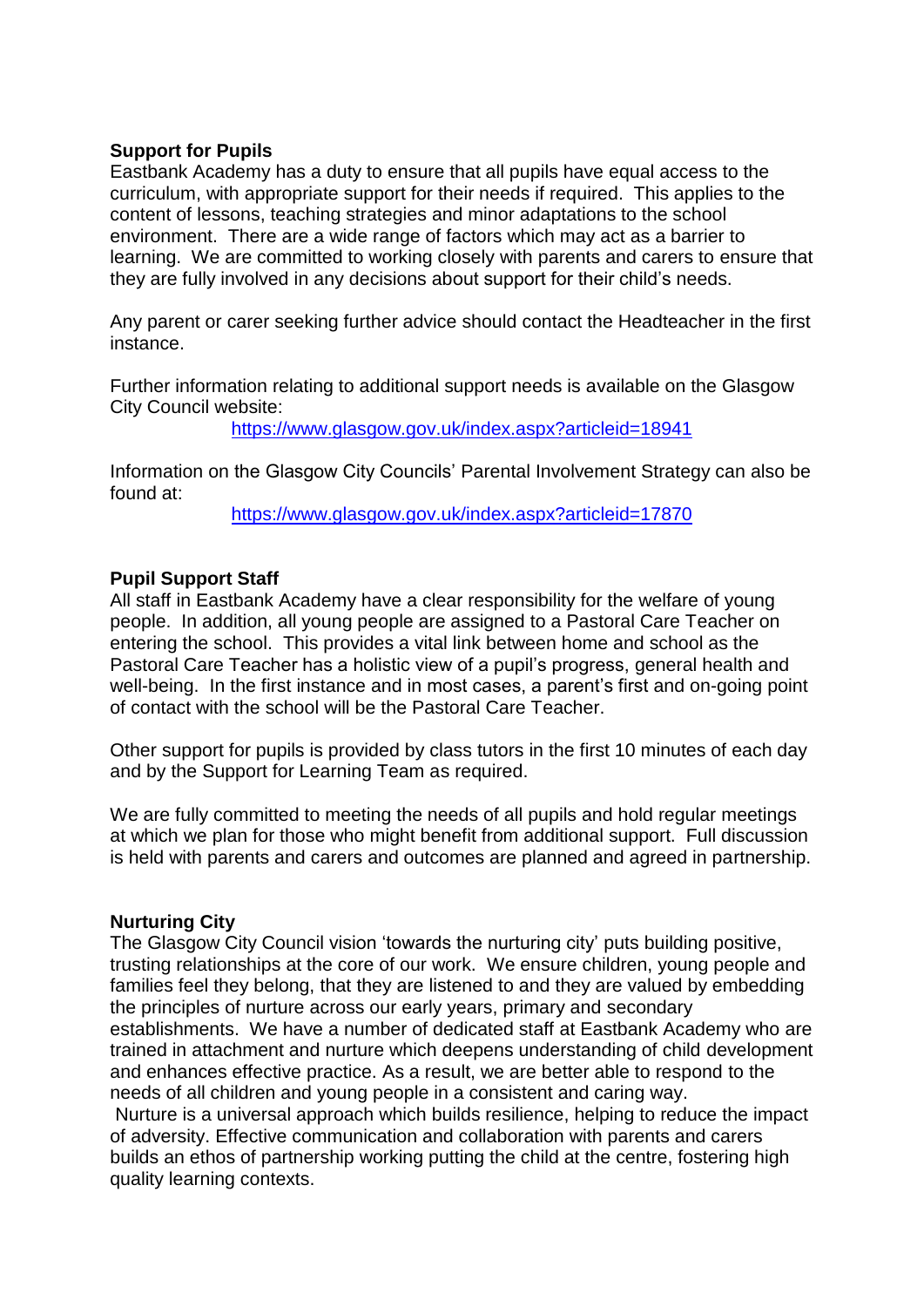Eastbank Academy is proud to contribute to the development of Glasgow as a nurturing city, creating safe environments which allow our children and young people to flourish by raising attainment and promoting positive mental health and wellbeing.

#### **Promoting Positive Behaviour**

Children's Rights as outlined in the UNCRC (United Nations Convention on the Rights of the Child) are fundamental to a good school ethos. Adults in our school will work with young people to ensure they are aware of their rights and fully respect the rights of others. Therefore, the approach within Eastbank Academy is to build a positive ethos that demonstrates care, kindness and respect for all.

The smooth running of Eastbank Academy requires a high standard of behaviour from all within it. We appreciate the support of parents and carers in helping us to achieve this. All pupils are required to behave well and respect their own safety and that of others. This is also important on journeys to and from school.

Our expectations are clearly communicated to young people and breaches of discipline are dealt with in line with school policy. In most cases, a quiet reprimand is sufficient but in more serious or persistent cases parents will be invited to school to discuss the issue and agree a course of action.

#### **Homework**

Regular, effective homework is an important part of the school day. Parents and carers are encouraged to check their child's homework on a regular basis. Homework has many advantages:

- It reinforces work done in class
- It develops good study habits and a sense of personal discipline
- It develops areas of interest that can be followed up later in life and become a leisure pursuit
- It allows parents to see, help and become involved in their child's work

The amount of homework varies in length, nature and frequency depending on the subject. The amount of homework will increase as your child progresses through the school.

# **Supported Study**

This is an important initiative which allows pupils to attend additional classes during lunchtimes, after school and during holiday periods. Large numbers of our staff give generously of their time for this purpose. Subjects on offer will depend on the staff available to deliver. Pupils will be kept informed of the arrangements.

# **Parent Council**

We have a Parent Council that represents the views of all parents. Parents are welcome to attend Parent Council meetings and are encouraged and supported to become members at the AGM. Parent Council minutes are available on the Parent Council page of the school website and on request from the school office.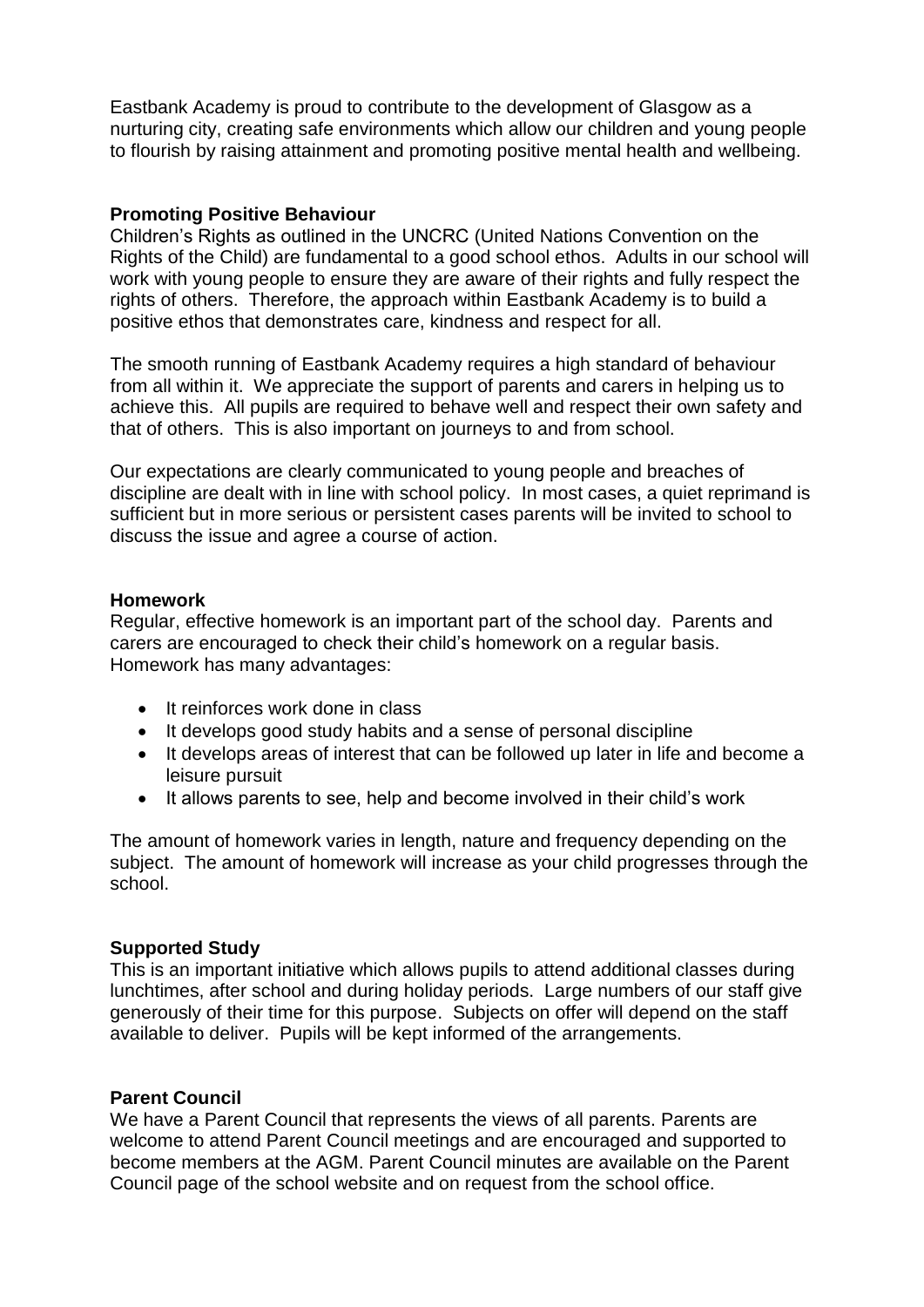# **Pupil Council**

Pupil Councils, of which there are five, meet once a fortnight. The aim of the councils is to give young people attending Eastbank Academy a voice in their education, in running their school and in improving the school and local community through organising and supporting charity events.

It is the task of all pupil council members to gather the opinions of their peers, raise them at council meetings, negotiate their request with the Senior Leadership Team and report back to their peers at Assemblies.

The Councils consist of members from the following year groups:-

- $\bullet$  S1
- $\bullet$  S<sub>2</sub>
- $\bullet$  S<sub>3</sub>
- $\bullet$  S4
- $\cdot$  S5/6

Council members are taken from volunteers of interested pupils for each year group.

#### **Extra-Curricular Activities**

At Eastbank Academy, there is a wide range of activities running from Monday to Thursday, lunchtime and after school every week. These activities offer an extended learning experience to young people and are available to all. The activities constantly change and are updated on our website. Robust links with community organisations and our Active Schools Co-ordinator are vital for the success of these programmes.

#### **School Improvement**

On an annual basis, a copy of Standards and Quality (S&Q) report will be posted on the school website. Copies of (S&Q) reports from previous years are available on the school website too. The Standards and Quality report will be used to share the overall exam performance of the school and highlights progress in key curricular areas such as literacy, numeracy and health & wellbeing. Our priorities for improvement are detailed in our School Improvement Plan (SIP) which is discussed with our Parent Council. Any parent or carer seeking a copy of the plan can contact the school office or be found on our website.

#### **Enterprise and Employability**

Eastbank Academy offers a variety of opportunities and supports to assist our young people into positive destinations such as:

- College application workshops
- Apprenticeship workshops
- College 'Taster' courses
- Employability courses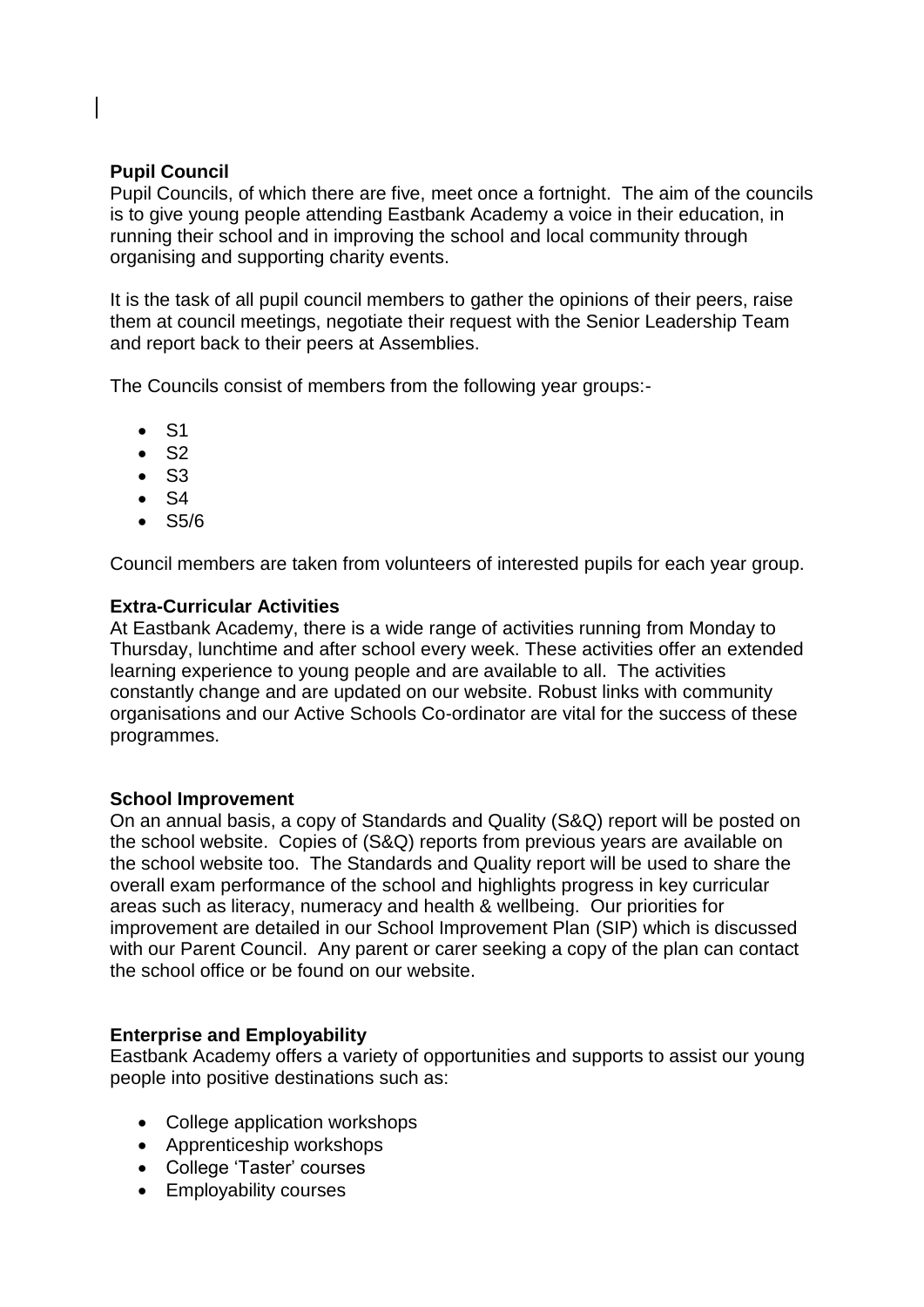- Work-experience
- Intensive career support
- Opportunities with business partners and external agencies
- Enterprise experiences

#### **Careers Guidance/Supporting Positive Destinations**

At Eastbank Academy we are proud of our destination statistics. Skills Development Scotland liaises with parents, pupils and staff to provide opportunities for all our young people. Please contact Skills Development Scotland staff by contacting them at the school on (0141 582 0080).

#### **Comments & Complaints**

At Eastbank Academy we aim to have positive relationships across our entire school community. However, if you have a comment or complaint about any aspect of school life, please contact the Headteacher in the first instance.

Glasgow City Council complaints procedures are available at:

<https://www.glasgow.gov.uk/complaints>

Or in writing to:

Customer Care Team Customer & Business Services Glasgow City Council City Chambers Glasgow G2 1DU Tel: 0141 287 0900

E-mail: [customercare@glasgow.gov.uk](mailto:customercare@glasgow.gov.uk)

Or

[education.customerservices@glasgow.gov.uk](mailto:education.customerservices@glasgow.gov.uk)

The above website also includes information on data protection and freedom of information.

# **Useful Contacts**

**Parent-zone Scotland** is a unique website for parents and carers in Scotland, from early years to beyond school. The website provides up-to-date information about learning in Scotland, and practical advice and ideas to support children's learning at home in literacy, numeracy, health and wellbeing and science. Information is also available on Parent-zone Scotland regarding additional support needs, how parents can get involved in their child's school and education. Furthermore, the website has details about schools including performance data for school leavers from S4-S6; and links to the national, local authority and school level data on the achievement of Curriculum for Excellence levels.

#### **Useful websites and contacts**

Education Scotland [www.education.gov.scot](http://www.education.gov.scot/) National Parent Forum of Scotland [www.npfs.org.uk](http://www.npfs.org.uk/)